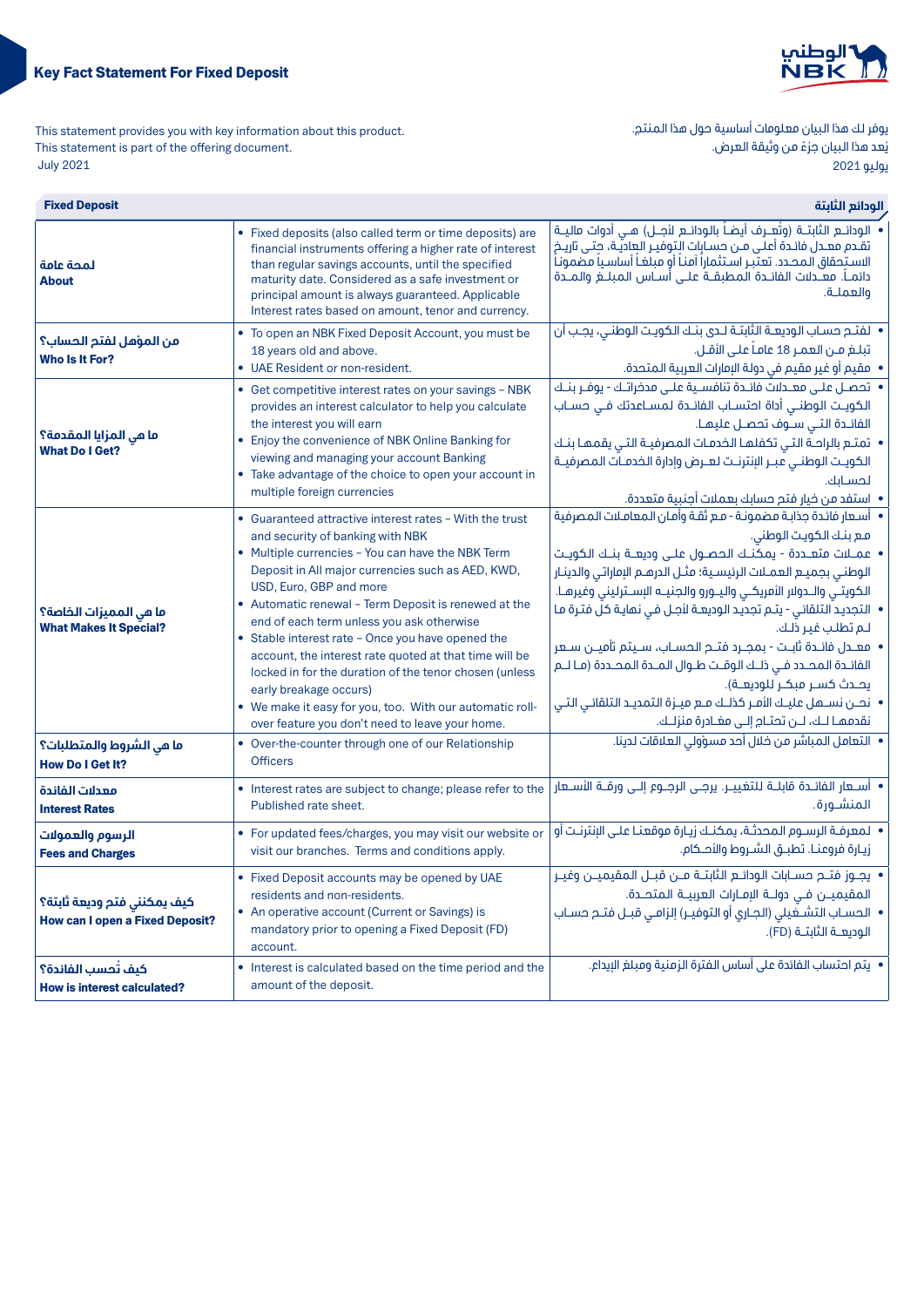# **Key Fact Statement For Fixed Deposit**



| <b>You Must Know</b>                                                                                                                                                                                                                                                                                                                                                                                                                                                                                                                                                               | يتعين عليك معرفة ما يلي:                                                                                                                                                                                                                                                                                                                                                                                                                                                                                                                                   |  |
|------------------------------------------------------------------------------------------------------------------------------------------------------------------------------------------------------------------------------------------------------------------------------------------------------------------------------------------------------------------------------------------------------------------------------------------------------------------------------------------------------------------------------------------------------------------------------------|------------------------------------------------------------------------------------------------------------------------------------------------------------------------------------------------------------------------------------------------------------------------------------------------------------------------------------------------------------------------------------------------------------------------------------------------------------------------------------------------------------------------------------------------------------|--|
| Record Update: Always keep your profiles/records updated with the bank to<br>avoid any account service inconvenience.                                                                                                                                                                                                                                                                                                                                                                                                                                                              | <b>تحديث الســجل:</b> احتفــظ دائمـــاً بملفــات التعريف/الســجلات الــفاصــة بــك محدثــة لـــدى<br>البنــك لتجنــب أى إزعــام لــفدمــة الــمـســاب.                                                                                                                                                                                                                                                                                                                                                                                                     |  |
| What happens if you do not use this account for a long period? If your account<br>remains inoperative for 1 year, it will be treated as Inactive. Once your account<br>becomes Inactive, no withdrawals will be allowed and access to card and<br>digital banking services will be deactivated. The Bank reserves the right to<br>debit for the recovery of loans / interest. Any permissible Bank charges or<br>levies and instructions issued from the court will not be subject to debit or<br>withdrawal restrictions.                                                         | ماذا يحدث إذا لـم تسـتخدم هـذا الحسـاب لفتـرة طويلـة؟ إذا ظـل حسـابك معطـلاً لمـدة<br>عام واحد، سيتم التعامل معـه بإعتبـاره حساب غيـر نشـط، ولـن يُسـمح فـى تلـك الـحالـة<br>بإجراء بـأى عمليـات سـحب، فضـلاً عـن إلغـاء تنشـيط الوصـول إلـى الـخدمـاتّ الـمـصرفيــة<br>الرقميـة والبطاقـات. يحتفـظ البنـك بالحـق فـى الخصـم لاسـترداد القـروض / الفوائـد. لــن<br>تخضع أي رسوم أو ضرائب بنكيـة مصرم بهـا وّأي تعليمـات صادرة عـن المحكمـة لقيـود<br>الخصم آو السحب.                                                                                       |  |
| If your account remains inoperative and record has not been updated for 3<br>years, it will be treated as Dormant. Once your account becomes Dormant, no<br>debits and withdrawals will be allowed and access to card and digital banking<br>services will be deactivated. No fees or system based charges other than<br>those agreed during the lifecycle of account activity will be levied. Please ask<br>for more details.                                                                                                                                                     | إذا ظل حسابك معطلاً ولـم يتـم تحديث السـجل لمـدة 3 سـنوات، سـيتم التعامـل معـه<br>باعتبـاره حسـاب خامــل. بمجـرد أن يصبــم حســابك خامــلاً، ولـــن يُســمم فــى تلــك الـحالــة<br>بإجراء بـأى عمليـات سـحب، فضـلاً عـن إلغـاء تنشـيط الوصـول إلـى الخدمـأت المصرفيـة<br>الرقميــة والبـطاقـات. لــن يتــم فــرض أى رســوم أو رســوم قائمــة عـلـى الـنظـام بخــلاف تلــك<br>المتفـق عليهـا خـلال فتـرة نشـاط الحسّاب. يرجـى الاستفسـار عـن مزيـد مـن التفاصيـل.                                                                                          |  |
| <b>Unclaimed Deposits:</b> In terms of Article 8 UAECB Dormant Account Regulation,<br>all deposits which have not been operated during the period of 5 years are<br>surrendered to the Central Bank of the UAE (UAECB). This is provided the<br>customer has no other active accounts with the Bank and customer records<br>are updated. Please ask for more details.                                                                                                                                                                                                              | <b>الودائـع غيـر المطالـب بمـا:</b> بموجـب المـادة 8 مـن لائحـة الحسـابات الخاملـة الصـادرة<br>عـن البنــك المركــزى لدولــة الإمـارات العربيــة المتحــدة، يتــم تســليم جميــع الـودائـع التــى<br>لـم يتـم تشـغيلها فَـلالِ فتـرة حمـس سـنوات إلـى البنــك المركـزي الإماراتي، شـريطة ألَّا<br>يكـون للعميـل حسـابات نشـطة أخـرى مـع البنـك ويتـم تحديـث سـجلات العمـلاء. يرجـى<br>الاستفسار عـن مزيـد مـن التفاصيـل.                                                                                                                                   |  |
| <b>Closing this Account:</b> Pre-termination charges may apply subject to the terms<br>and conditions of this account. Please follow the instructions as guided by<br>vour branch.                                                                                                                                                                                                                                                                                                                                                                                                 | <b>إغلاق هذا الحساب</b> : قد يتـم تطبيـق رسـوم مـا قبـل الإنهـاء وفقـأ لشـروط وأحـكام هـذا<br>الحساب. يرجى اتباع التعليمات التي يرشدها فرعك.                                                                                                                                                                                                                                                                                                                                                                                                               |  |
| Terms and Conditions: The Bank may refuse to execute any requests,<br>instructions or services requested by the Consumer in the event of a<br>Consumer's failure to comply to the Bank's terms and conditions before and<br>during the Consumer's dealings with the Bank. The Bank shall give Consumers<br>a minimum of 60 calendar days' notice before any permissible changes to the<br>terms and conditions of a Financial Product and/or Service, including changes<br>to Fees, can take effect. For updated fees/charges, you may visit our website<br>or visit our branches. | ا <b>لشـروط والأصكام</b> : يجـوز للبنـك رفـض تنفيـذ أى طلبـات أو تعليمـات أو خدمـات يطلبـهـا<br>المستهلك في حالـة تخلـف المسـتـملك عـن الامّتثـال لشـروط وأحـكام البنـك قبـل وأثنـاء<br>تعامـل المسـتَهلك مـع البنـك. يلتـزم البنـك بتزويـد العمـلاء بإشـعار بفتـرة 60 يومـاً علـي<br>الأقــل قبــل إنفـاذ أي تغييــرات مســموم بهـا علــى شــروط وأصـكام المنتــم المالــي و/أو<br>الخدمـة الماليَّـة، بمـّا فـي ذلـك التغييـرات فـي الرسَّـوم. للحصـول علـي معلومـات متَّحدثـة<br>عـن الرسـوم، يمكنـك زيـّارة موقعنـا علـى الإنتّرنـت أو زيـارة فروعنـا. |  |